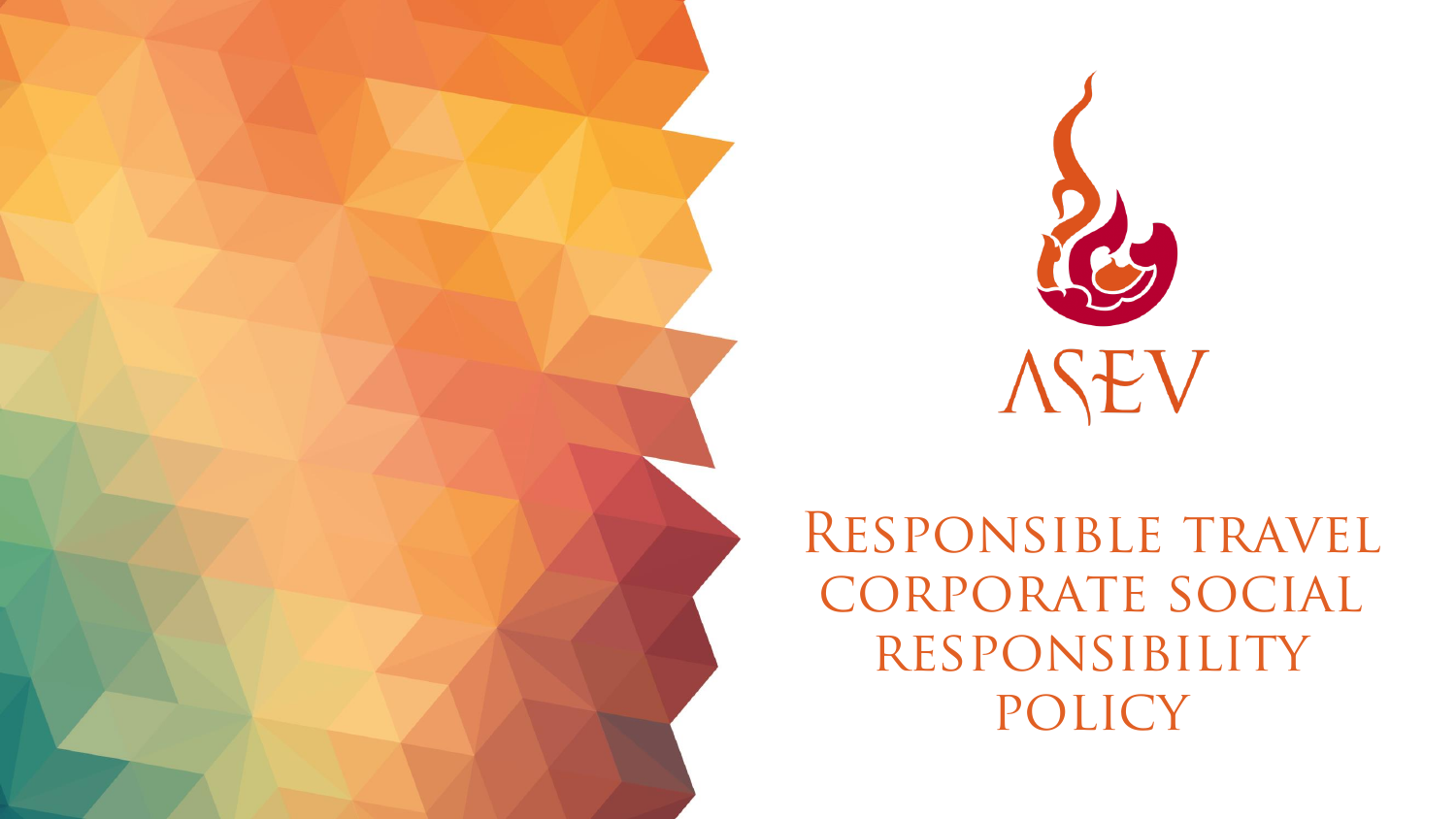# ABOUT US

Corporate Social **RESPONSIBILITY POLICY** 

Established in 1990, **ASEV Travel is a Destination Management Company** operating exclusively for the B2B market across South East Asia, providing personalized travel experiences and MICE events. We are a **leader in our field of boutique travel products**, providing classic itineraries as well as bespoke programs to our clients.

Headquarted in Ho Chi Minh City, Vietnam, with a secondary hub in Paris, we have our own operations and sales offices in Vietnam, Cambodia, Thailand, Myanmar and Laos as well as sales and marketing representatives, in Europe and theAmericas.

*Our drive for constant innovation and quality, is driven by our experienced, passionate and well traveled team. This has earned us a variety of accolades and awards, from national tourism authorities and global travel media, further affirming our position in the marketplace.*

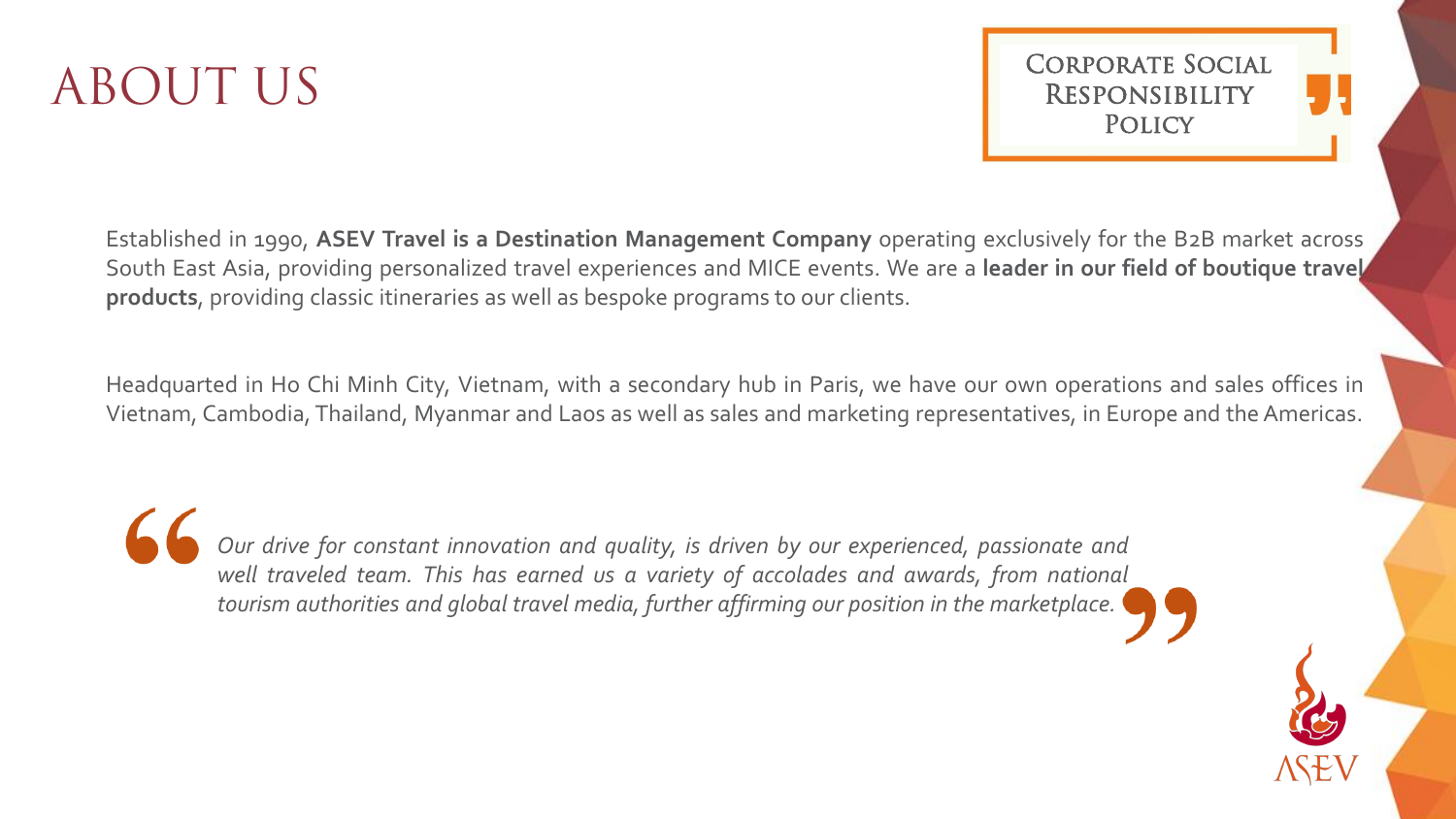### THE ASEV TRAVEL RESPONSIBILITY SUSTAINABILITY MISSION

ASEV Travel understands **the need to balance sustainable tourism practices** alongside social, cultural and ethnic differences.

Our mission works towards a 3 tier approach with a focus on;

- **Socio-economic development**
- **Environmental sustainability**
- **Cultural sensitivity**

### We aim to **contribute to a sustainable society and to sustainable tourism** by;

- Committing that our travel experiences are in-line with sustainable standards
- Empowering our partners with sustainability practice recommendations
- Engaging with our suppliers to ensure we continue to provide high levels of care and attention, in-line with our CSR policies and Travelife centered values.
- Maintain a constant commitment to review our policies and practices, to ensure they are in-line with our 3 tier approach.



Corporate Social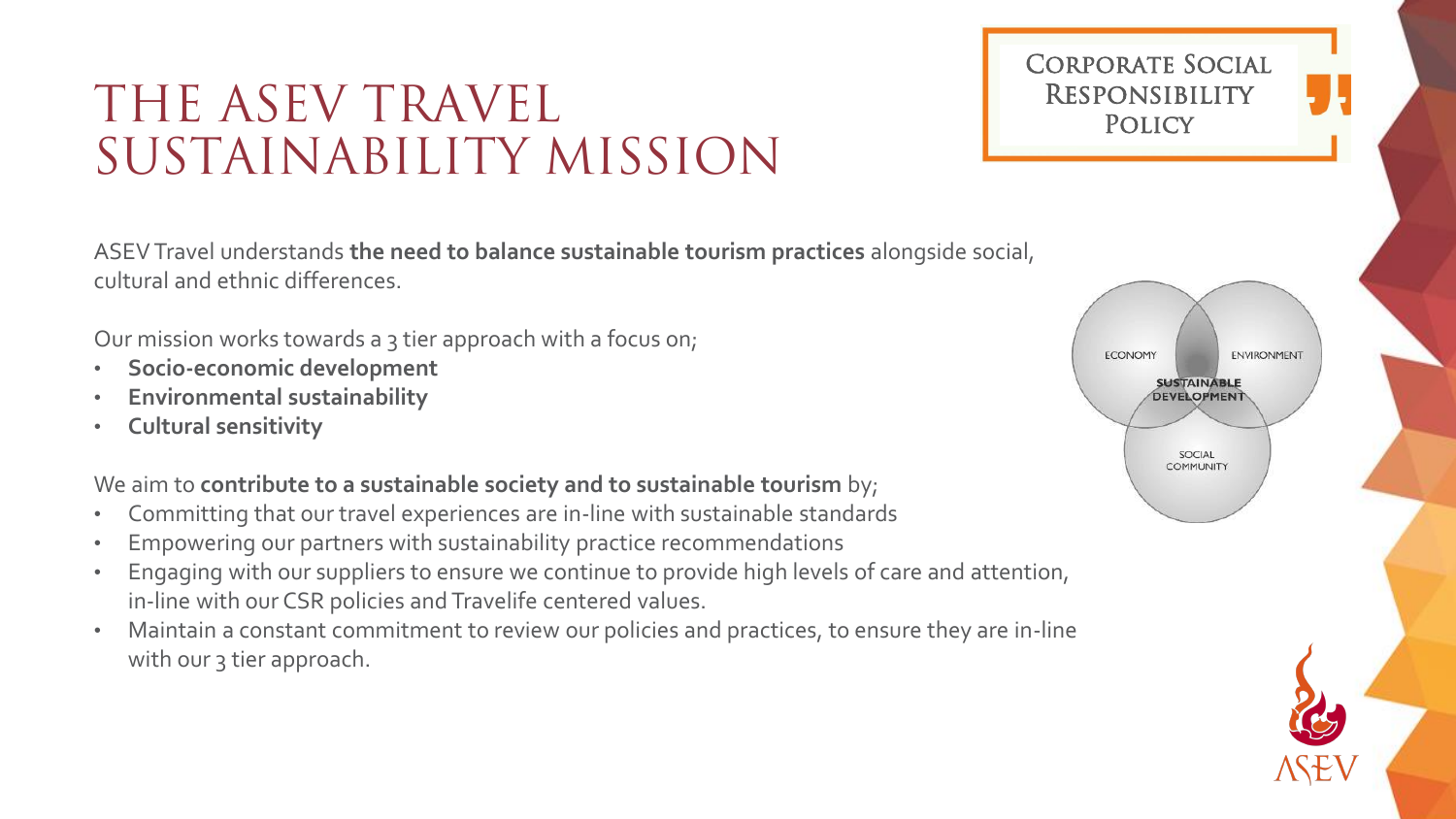## ANIMAL WELFARE COMMITMENT

Corporate Social **RESPONSIBILITY POLICY** 

ASEV Travel believes in having **meaningful interactions with animals across the destinations** in which we operate, in a regulated and sustainable manner. This prevents abuse and improves the livelihoods for any involved animal. We conduct **strict audits and inspections on all animal related programs** within our product portfolio throughout each year.

ASEV Travel does not operate activities where animal welfare, cruelty or inhumane abuse is possible, probable or likely. We are working towards **developing company wide Travelife CSR Ambassadors** in each of our regional offices, and continue to work closely with local and international animal welfare specialists, and our teams on the ground who have vast experience in CSR. Our Country Managers are available to discuss local practices and programs in their countries with our partners and agents on request.

### **ASEVTRAVELANIMAL WELFARE AUDIT POLICY**

- Audits are monitored at leadership level, ensuring our experienced international and local teams actively engage with one another to maintain high standards
- We only offer animal related programs, where they meet our quality and audit checks
- We work with local partners to encourage and maintain high levels of integrity and education, on sustainability.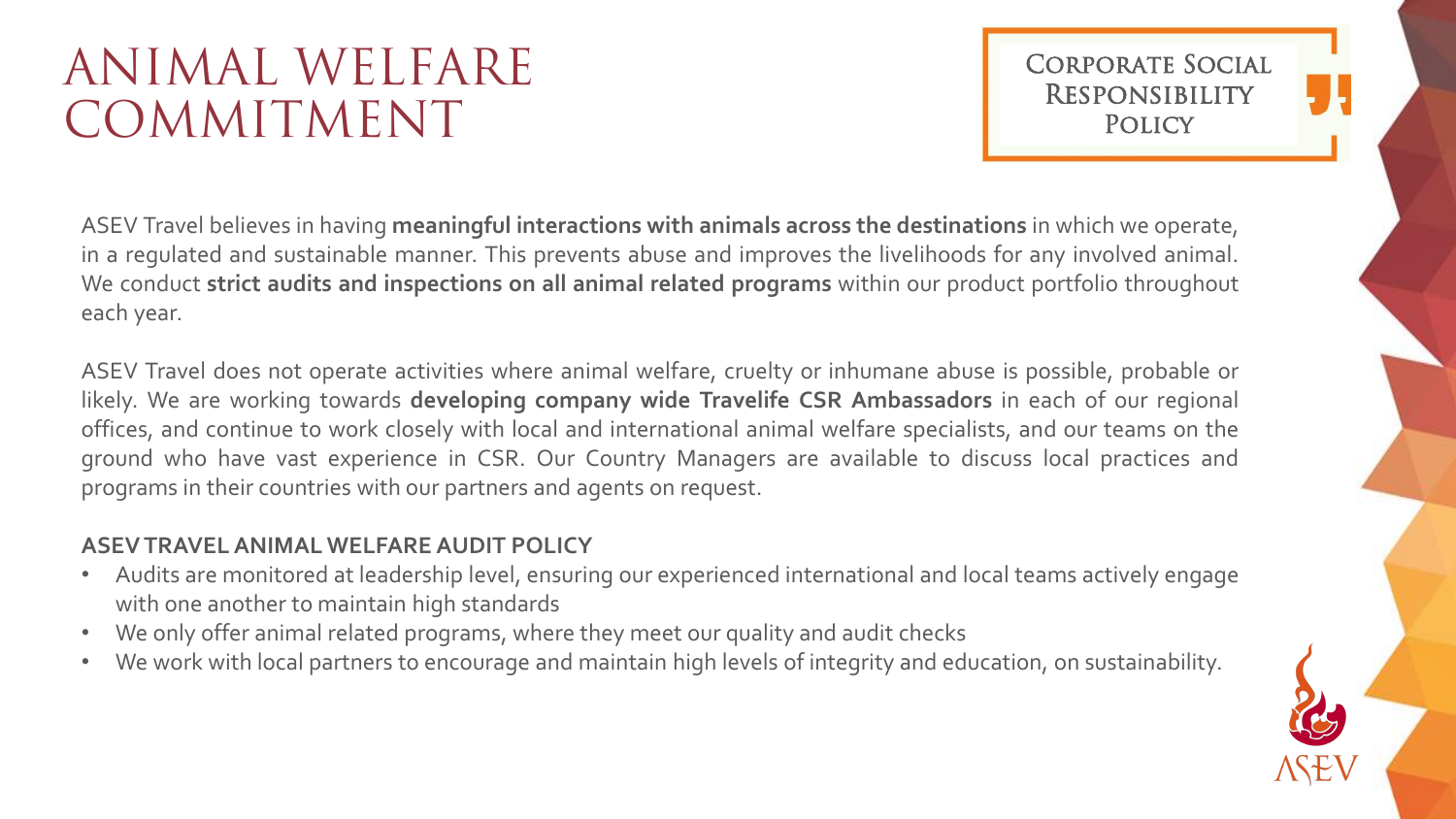## TRAVELIFE ELEPHANT STANDARD

ASEV Travel believes in having a **robust system for the regulation and improvement of standards in elephant and animal welfare**. Working alongside sustainability providers such as Travelife, we are helping to set the standard across Asia Pacific, ensuring the highest levels of care for elephants in captivity.

Through an auditing process, elephant camps are assessed based on comprehensive criteria that encourage camps to comply with strict guidelines, for the care and wellbeing of Asian elephants.

#### **TRAVELIFE ELEPHANT STANDARD ISA UNIQUE INITIATIVETHAT;**

- Encourages elephant camps to improve their conditions, with economic incentives rather than forcing them to comply through boycotts of camps and elephant related product.
- Provides travellers with responsible options for elephant encounter, through encouraging camps to offer alternatives top cruel treatment such as shows and unnatural elephant activities such as elephant riding, thus allowing a more holistic and meaningful experience with these great creatures.
- Helps to protect wild elephant numbers by close monitoring of elephant origins and the tracking of individual elephants through registration by owners.
- Encourages cooperation throughout the travel industry to create real change and improvement in animal welfare.
- ASEV Travel is proud to be working towards Travelife accreditation and actively engages with its regional representatives in supporting activities, inspections, audits and monitoring of elephant camps we work with.



Corporate Social

**RESPONSIBILITY POLICY** 

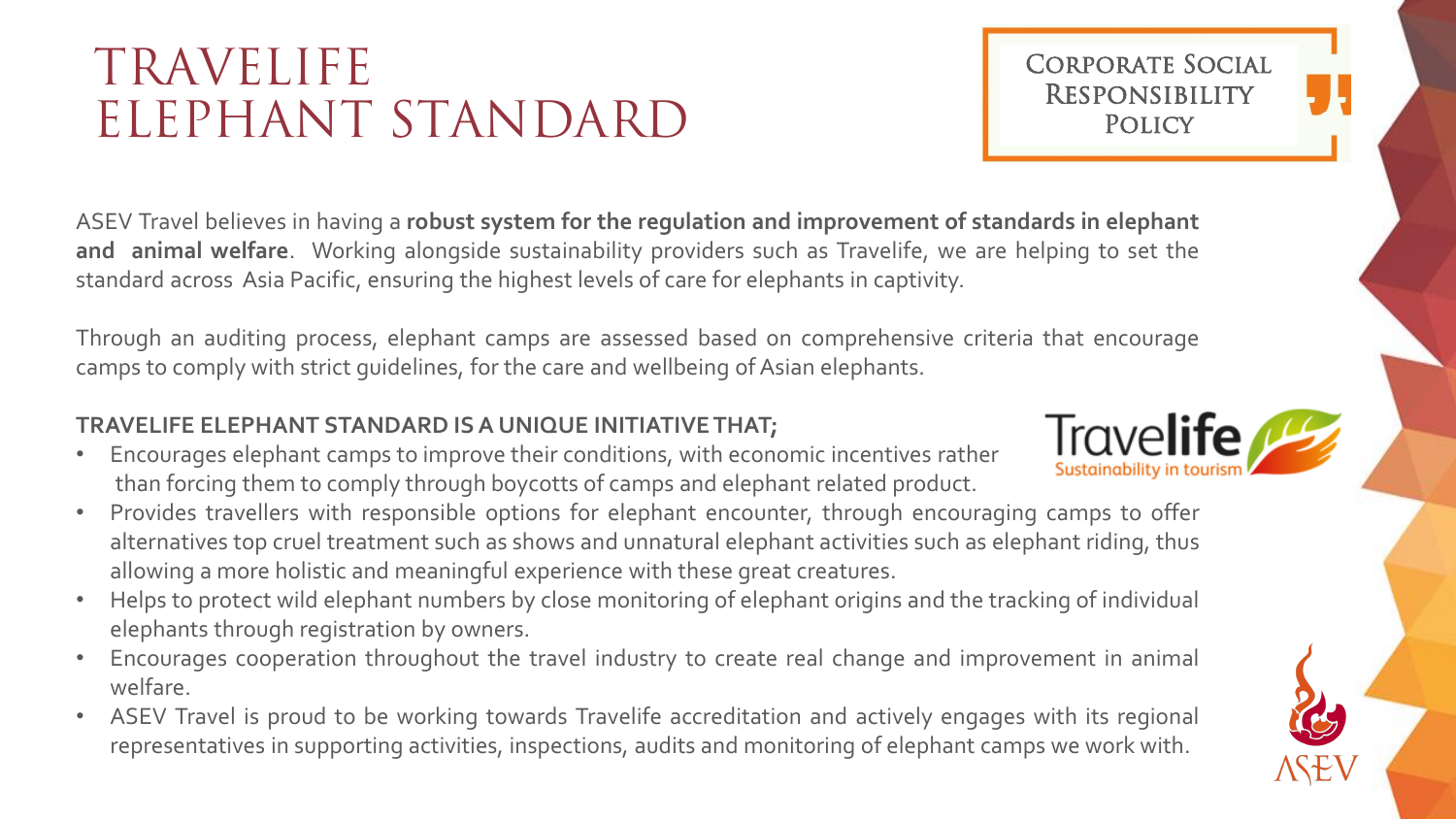### SOCIAL ENTERPRISE: SUPPORTING LOCAL COMMUNITIES & BUSINESSES

### Corporate Social **RESPONSIBILITY POLICY**



ASEV Travel believes in order to grow as a socially aware organization, we need to **support local initiatives and projects on the ground**. These small enterprises are often lifelines to survival in communities where tourism maybe the only source of income.

We are in the development stage of this area, **working on the ground to identify and partner** with social enterprises which contribute to sustainable local development.

#### **SUPPORTING LOCAL ENTERPRISE IS IMPORTANT BECAUSE;**

- Working with local businesses directly supports communities within the destination in which we work, in improving their socio-economic positioning. This provides incentives for businesses to maintain high standards and service levels.
- Through sustainable business models and community engagement, we are able to work with local business in the provision of skills training and education, leading to gainful employment within the local communities we work in. By supporting local social enterprises, we directly support these practices.
- ASEV Travel always aims to hire locally where possible. The effort is meant to offer sustainable employment and professional development by partnering with local tour guides, porters, drivers, chefs, artists, historians etc.
- Introducing travelers to social enterprise community projects we support during their trip to ensure any handicrafts or locally made goods they may wish to purchase are both ethically sourced, effectively priced and contribute to the continued sustainability of jobs in the region.

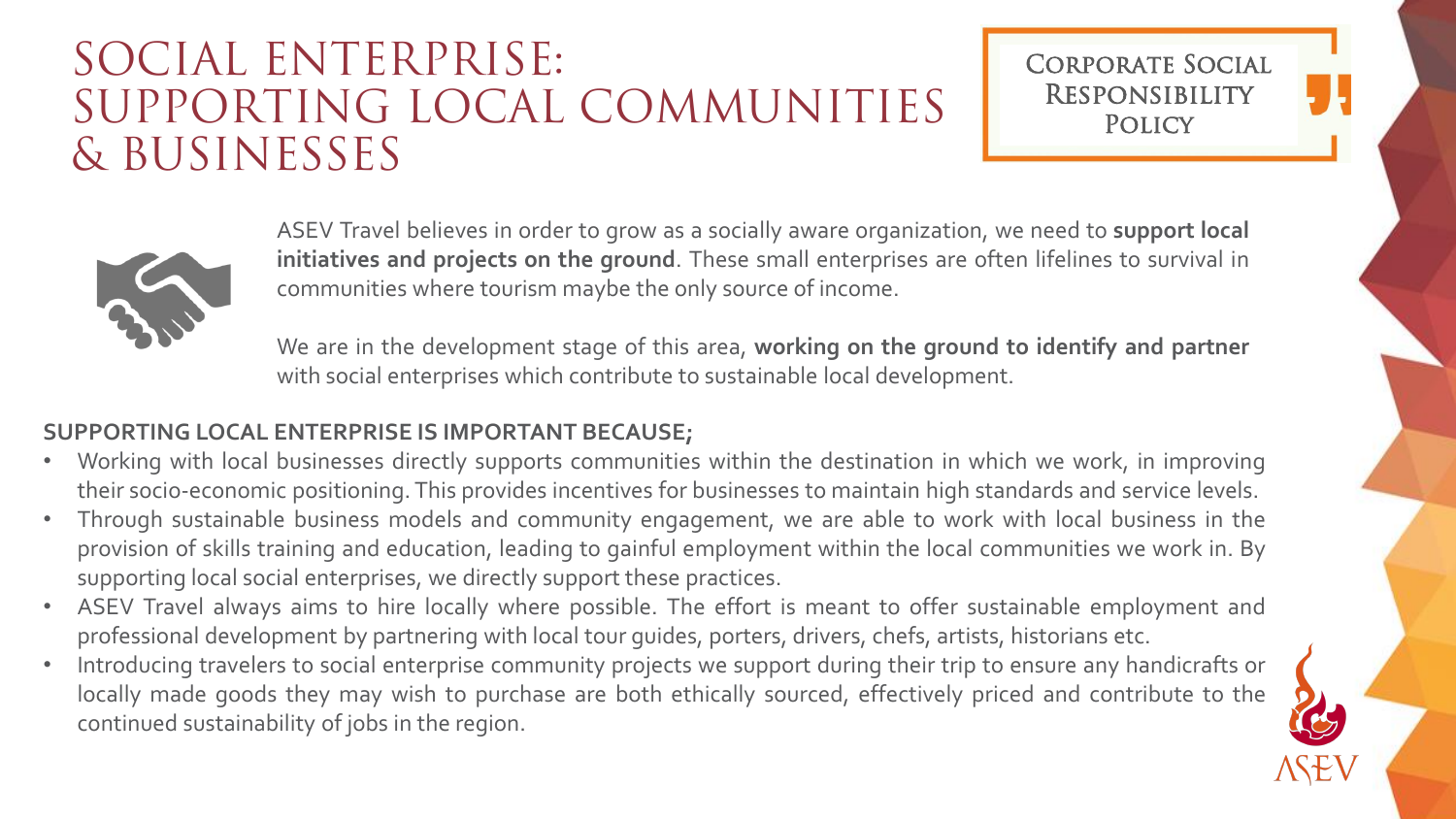### ENVIRONMENTAL RESPONSIBILITY

Corporate Social **RESPONSIBILITY POLICY** 



ASEV Travel acknowledges that tourism can bring adverse effects to destination by its very nature. Protecting the environment in which we work and provide experiences in, is a key part of **our commitment to environmental sustainability**. In order to reduce our environmental impact on destination in which we work, we have implemented initiatives and work alongside partners to **proactively play our part in reducing our environmental footprint**.

We **educate our suppliers and employees on sustainability practices**, and are working with local organizations whose objective is to reduce the environmental effect tourism can play on local communities.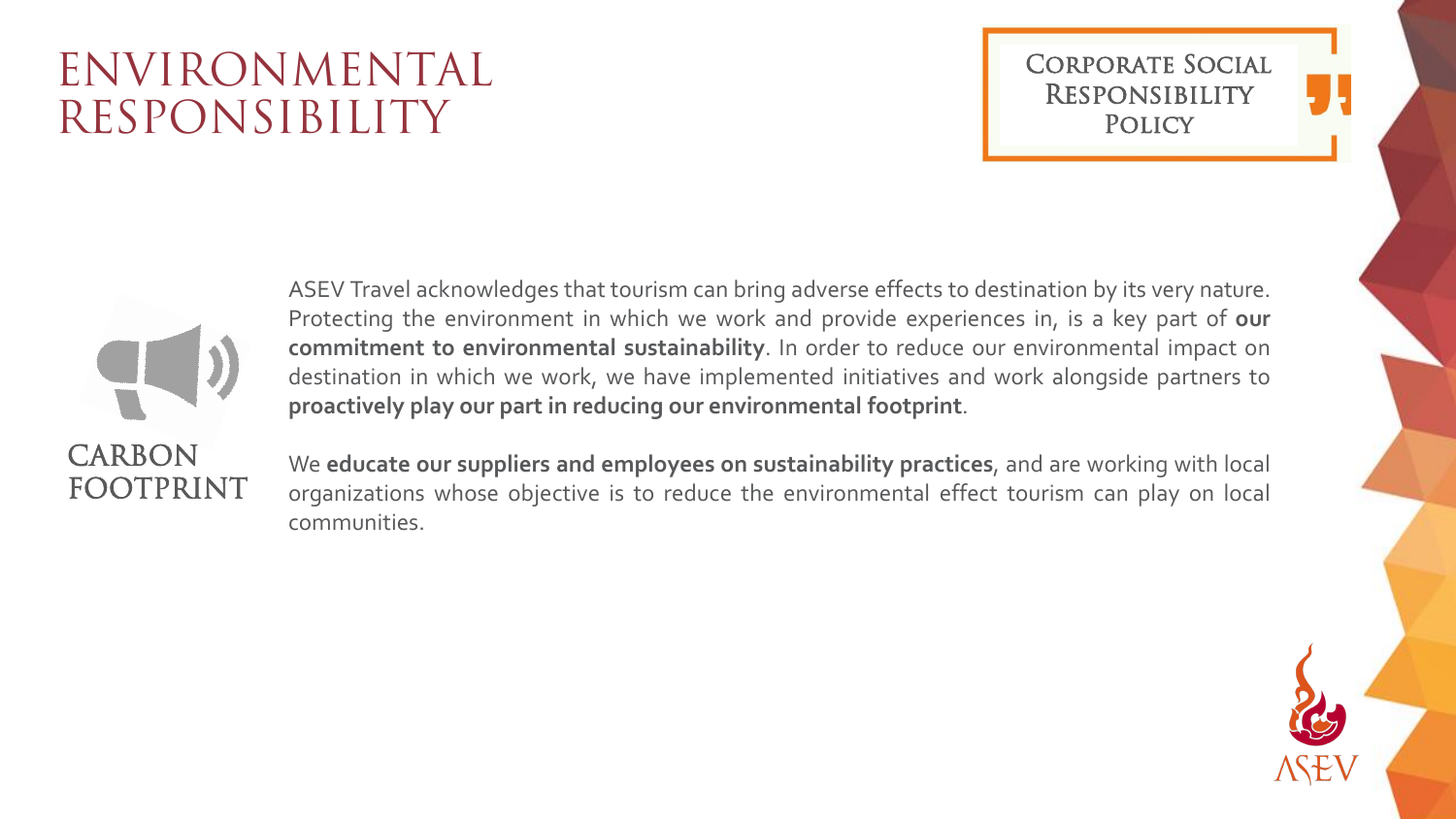## ENVIRONMENTAL RESPONSIBILITY

Corporate Social **RESPONSIBILITY POLICY** 

We are continually working towards initiatives that contribute towards **the maintenance of the local environment, historical / heritage sites and the integrity of our business**. Some of these initiatives include;

- Engaging in active participation with Travelife, to ensure out CSR programs and practices are sustainable and inline with the travel community as a whole.
- Working with suppliers and local communities and other travel partners in developing ways we can operate tours in the most environmentally friendly sensitive manner.
- Working with our suppliers and local communities in plastic and glass collection and community clear up initiatives.
- Working with local communities in the development of CSR related activities, that enable clients to have a more meaningful experience.



#### **PLASTICWASTE REDUCTION**

ASEV Travel believes in **reducing plastic waste** across the regions that we work. The amount of single use plastic consumption, is one of the biggest environmental dilemmas in Asia Pacific today, due to waste disposal limitations. We are in **the process of developing a plastic reduction program** both in our offices and the programs we operate, to curb the effects of single use plastics.

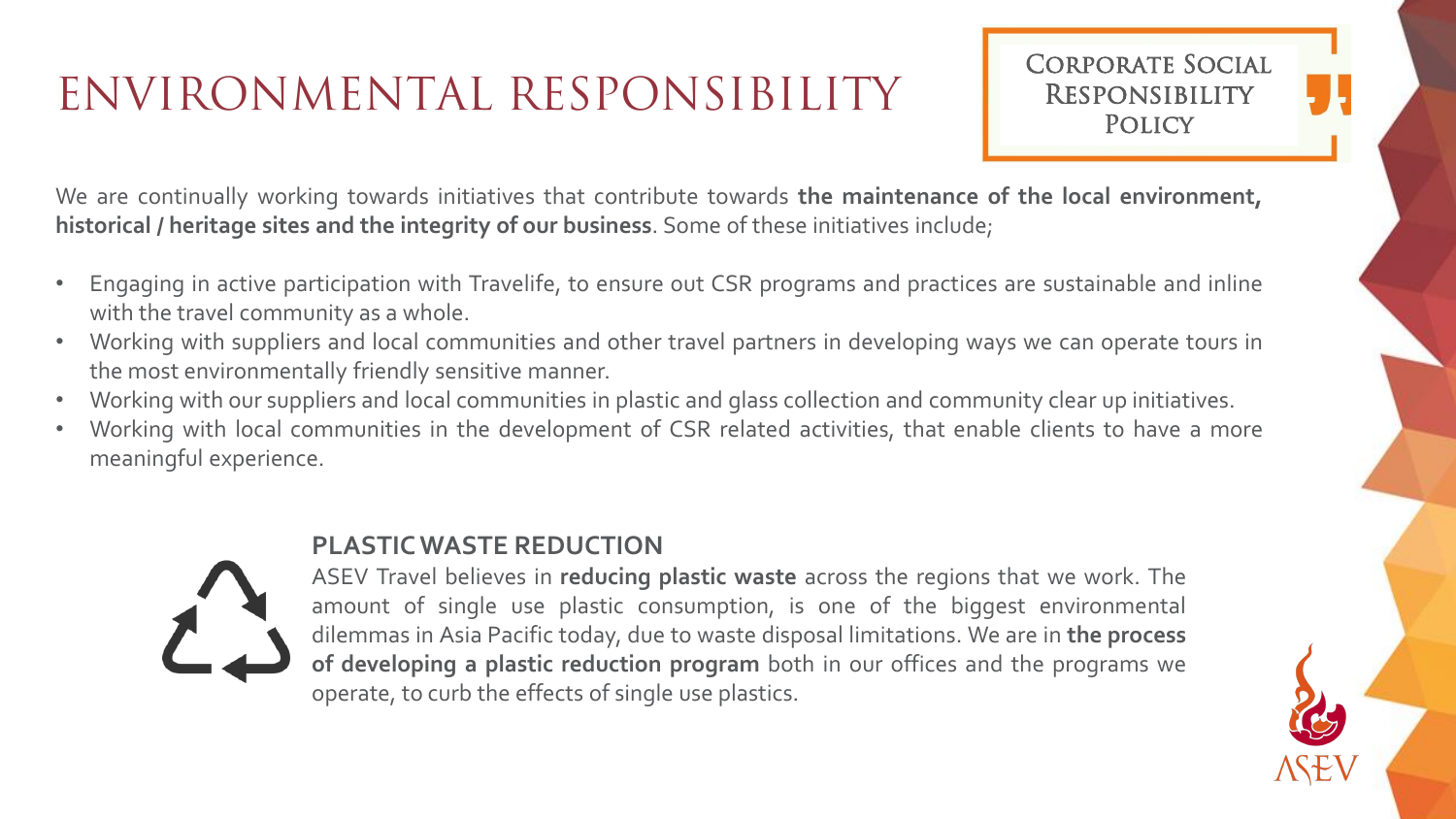## CULTURAL SENSTIVITY



At the pillar of the destinations we work in, are the local communities and unique cultures that exist across the region. **Maintaining the integrity of these local cultures and trust within communities is i**mperative in not only preserving the region and each countries heritage, it also paves the way forward to educate and share unique aspects of these cultures.



#### **IN OUR EFFORTS TO REMAIN CULTURALLY SENSITIVE WE;**

- Do not promote tourism programs that may exploit animals or communities
- Carefully monitor group activities and their potential impact on destination, particularly on islands or in indigenous communities.
- Work with organization that have close links to community leaders, indigenous leaders and environmental organizations with the objective of preserving and being sensitive to the needs and beliefs of cultures, traditions and peoples in the region.
- Work to support local community programs and projects that work towards maintaining culture, history and heritage such as UNESCO.

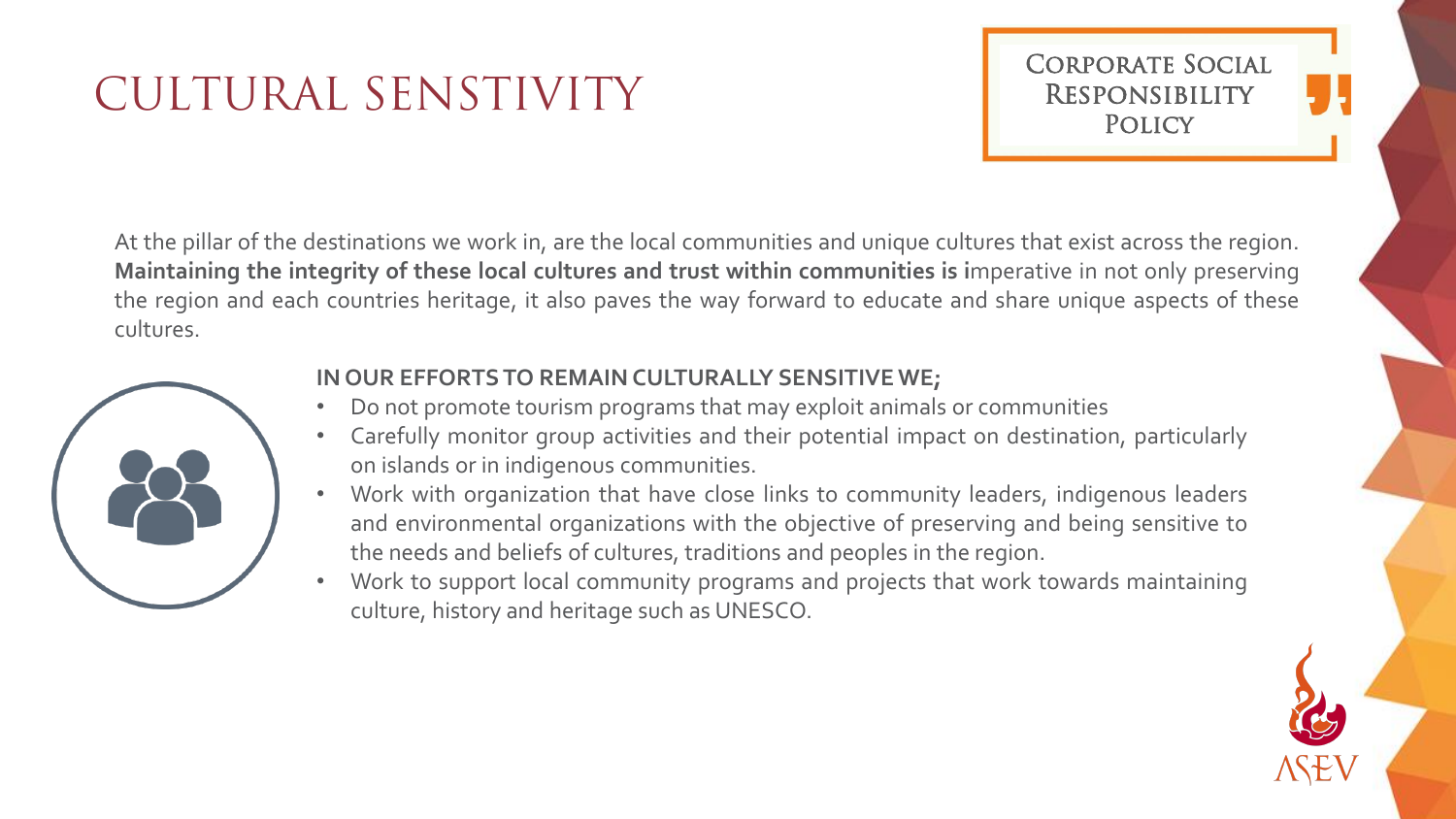### SUSTAINABILITY: IT STARTS WITH US

Corporate Social **RESPONSIBILITY POLICY** 

ASEV Travel firmly believes **our people are the key to delivering change**. This change not only then happens in the office, but also has a trickling effect throughout our families, friends and partners. Together we aim to achieve a **positive sustainable footprint** throughout our businesses and those who work within it.



#### **WHAT WE DO IN OUR OFFICE & OUR PEOPLE**

- Encourage a no print policy in our offices.
- Encourage offices to reduce their energy output through turning off printers, computers lights and other electronics when not in use.
- Our staff and suppliers commit to reducing their carbon footprint by using local transport options where possible or only our local suppliers and hotels we work closely with, who have a sustainable hotel policy on business and educational trips.
- We encourage our drivers to use air-con efficiently in vehicles during tours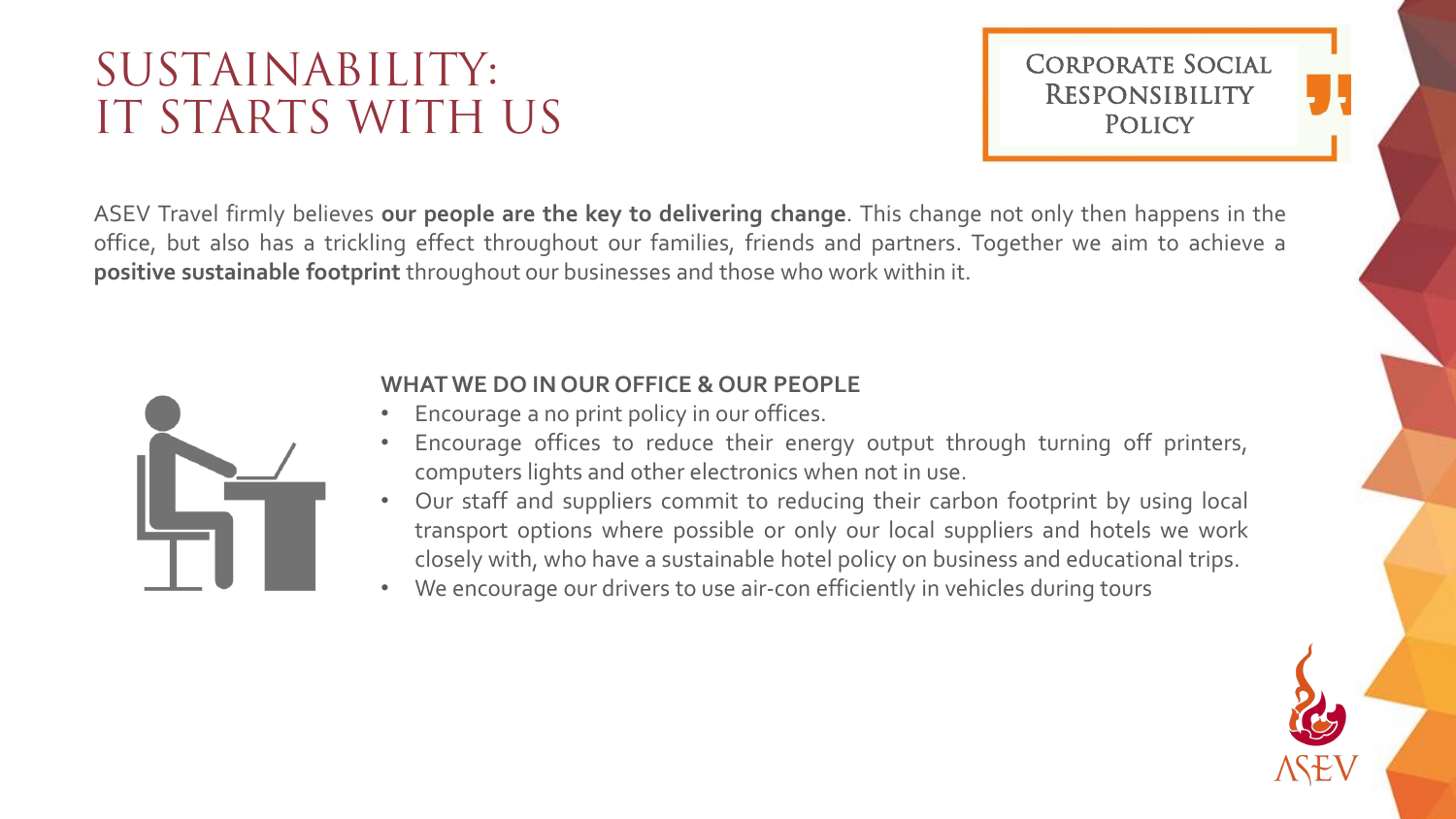### THE FUTURE

Corporate Social **RESPONSIBILITY POLICY** 

Our people, processes, products and partners are the future to ensuring we engage with local communities and deliver continued development, in the area of sustainability. **We are constantly reviewing and implementing initiatives across the CSR spectrum.**

#### **FUTURE PROJECTS AND INITIATIVES INCLUDE;**

- Continued engagement with partners such as Travelife, to ensure we stay abreast of sustainability standards, practices and actively contribute to these as a tourism provider to share best practice.
- Work with local communities in destination, to remain at the forefront of socio-economic development, environmental sustainability and the embracing of local cultures.
- Implementation of CSR related experiences for our clients across the countries we operate, as a way of working with local communities, and give back to as well as contribute to sustainable tourism projects we support.

We aim to be a leader in the field of corporate social responsibility and believe together, we can make your clients trip to Asia with us, a sustainable and enjoyable one that leaves lasting memories and a positive footprint on the country as well as the communities we work with.

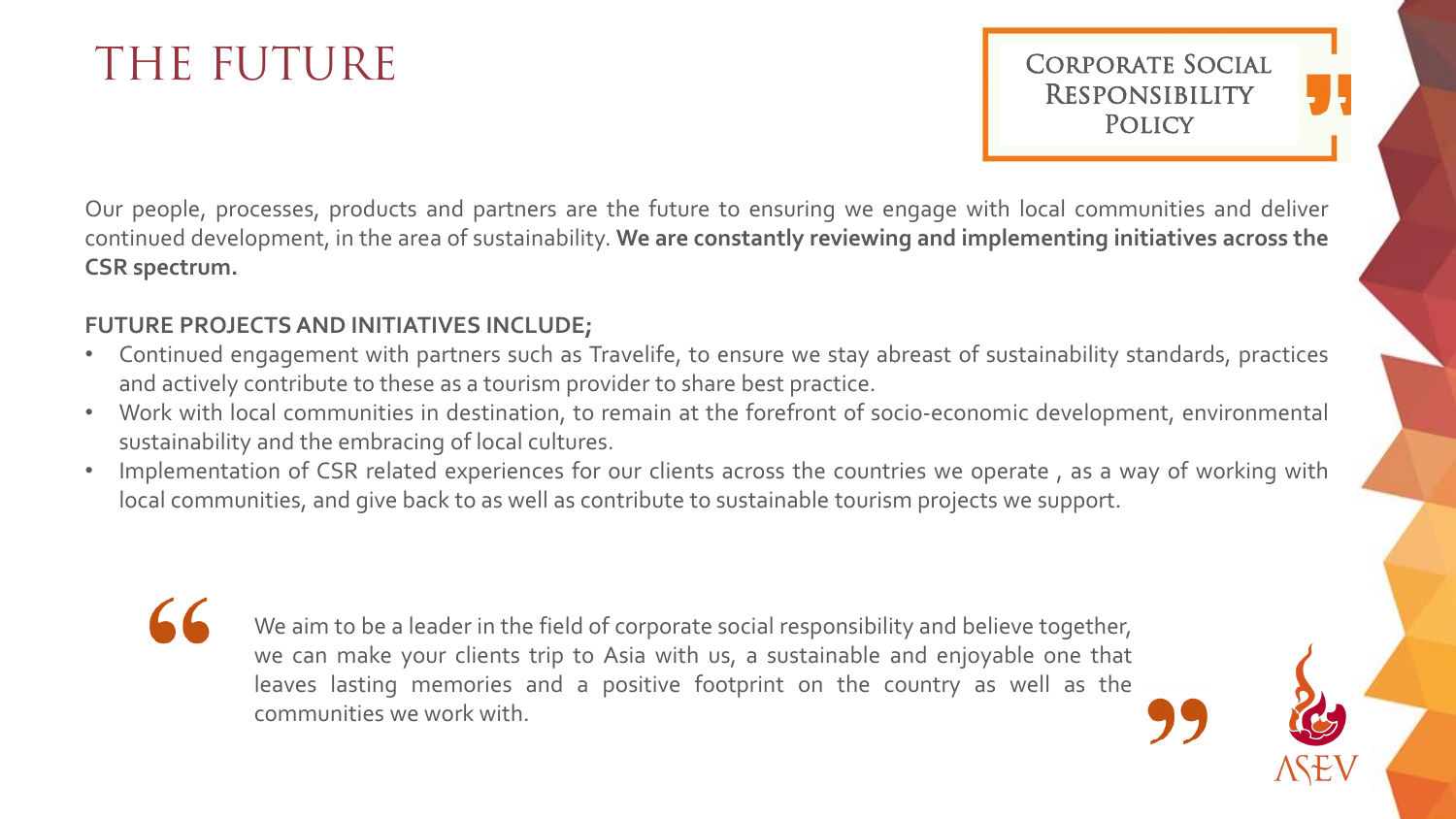### ASEV TRAVEL LAOS REWARDED– TRAVELIFE PARTNER -

Travelife, which has been established with the support of the European Commission, is the leading international sustainability certification for the travel sector. It covers all aspects of the tourism supply chain from environmental issues, biodiversity and human rights to labour relations



### The Travelife Partner award is a recognition of ASEV Laos' commitment towards social and environmental sustainability.

ASEV Laos complies, based on a verified self-assessment to more than 100 criteria related to sustainability management, office operations, working with suppliers and customer communication. Travelife follows a threestage approach:

(1) Travelife Engaged (become an official member),

(2) Travelife Partner (award),

(3) Travelife Certified (certification).

We are working towards further improvements aiming to eventually reach the third party audited Travelife Certified stage and span this accreditation to all our destinations across South East Asia.

[Access online to our](http://www.asev-travel.com/download_file/413/) CSR Policy